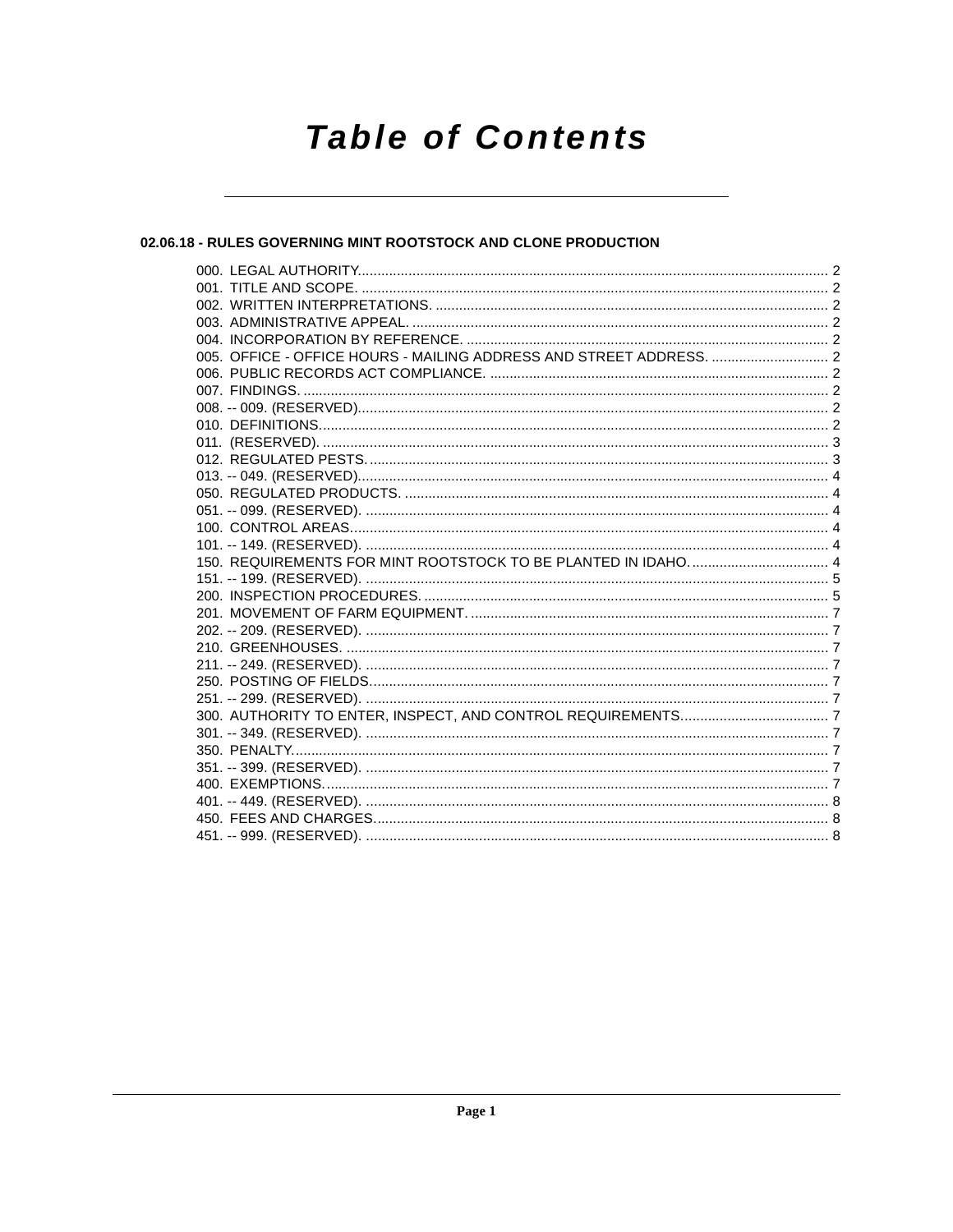#### **IDAPA 02 TITLE 06 CHAPTER 18**

# **02.06.18 - RULES GOVERNING MINT ROOTSTOCK AND CLONE PRODUCTION**

#### <span id="page-1-1"></span><span id="page-1-0"></span>**000. LEGAL AUTHORITY.**

# This chapter is adopted under the legal authority of Title 22, Chapters 7 and 20, Idaho Code.  $(5-3-03)$

## <span id="page-1-2"></span>**001. TITLE AND SCOPE.**

**01. Title**. The title of this chapter is "Rules Governing Mint Rootstock and Clone Production". (3-23-98)

**02. Scope**. This chapter has the following scope: These rules shall govern procedures for planting or sale of mint rootstock and clones. The official citation of this chapter is IDAPA 02.06.18.000 et seq. For example, this section's citation is IDAPA 02.06.18.001. (3-23-98) section's citation is IDAPA 02.06.18.001.

## <span id="page-1-3"></span>**002. WRITTEN INTERPRETATIONS.**

There are no written interpretations of these rules. (9-1-94)

#### <span id="page-1-4"></span>**003. ADMINISTRATIVE APPEAL.**

Hearing and appeal rights are set forth in Title 67, Chapter 52, Idaho Code. There is no provision for administrative appeals before the Department of Agriculture under this chapter.

#### <span id="page-1-5"></span>**004. INCORPORATION BY REFERENCE.**

There are no documents incorporated by reference in this chapter. (5-3-03)

## <span id="page-1-6"></span>**005. OFFICE - OFFICE HOURS - MAILING ADDRESS AND STREET ADDRESS.**

**01. Office Hours**. Office hours are 8 a.m. to 5 p.m. Mountain Time, Monday through Friday, except designated by the State of Idaho. (5-3-03) holidays designated by the State of Idaho.

**02.** Mailing Address. The mailing address for the central office is Idaho State Department of are, P.O. Box 790, Boise, Idaho 83701. (5-3-03) Agriculture, P.O. Box 790, Boise, Idaho 83701.

**03. Street Address**. The central office is located at 2270 Old Penitentiary Road, Boise, Idaho 83712.  $(5-3-03)$ 

#### <span id="page-1-7"></span>**006. PUBLIC RECORDS ACT COMPLIANCE.**

#### These rules are public records available for inspection and copying at the Department and the State Law Library.  $(5-3-03)$

#### <span id="page-1-13"></span><span id="page-1-8"></span>**007. FINDINGS.**

The adoption of this rule will confer benefits to the mint industry by allowing certification of insect and disease-free mint rootstock by the Department. (5-3-03)

### <span id="page-1-9"></span>**008. -- 009. (RESERVED).**

#### <span id="page-1-12"></span><span id="page-1-10"></span>**010. DEFINITIONS.**

The Department adopts the definitions set forth in Section 22-2005, Idaho Code. In addition, as used in this chapter:  $(5-3-03)$ 

**01. Certified Defined Generation**. Certified defined generation of mint rootstock means its origin is in the restricted area and its history may be directly traced, not to exceed five (5) generations, to its source as healthy clones. (7-1-93) clones.  $(7-1-93)$ 

<span id="page-1-14"></span><span id="page-1-11"></span>**02. Healthy Clones (HC)**. Those plants, which are cloned, having been cleansed, tested and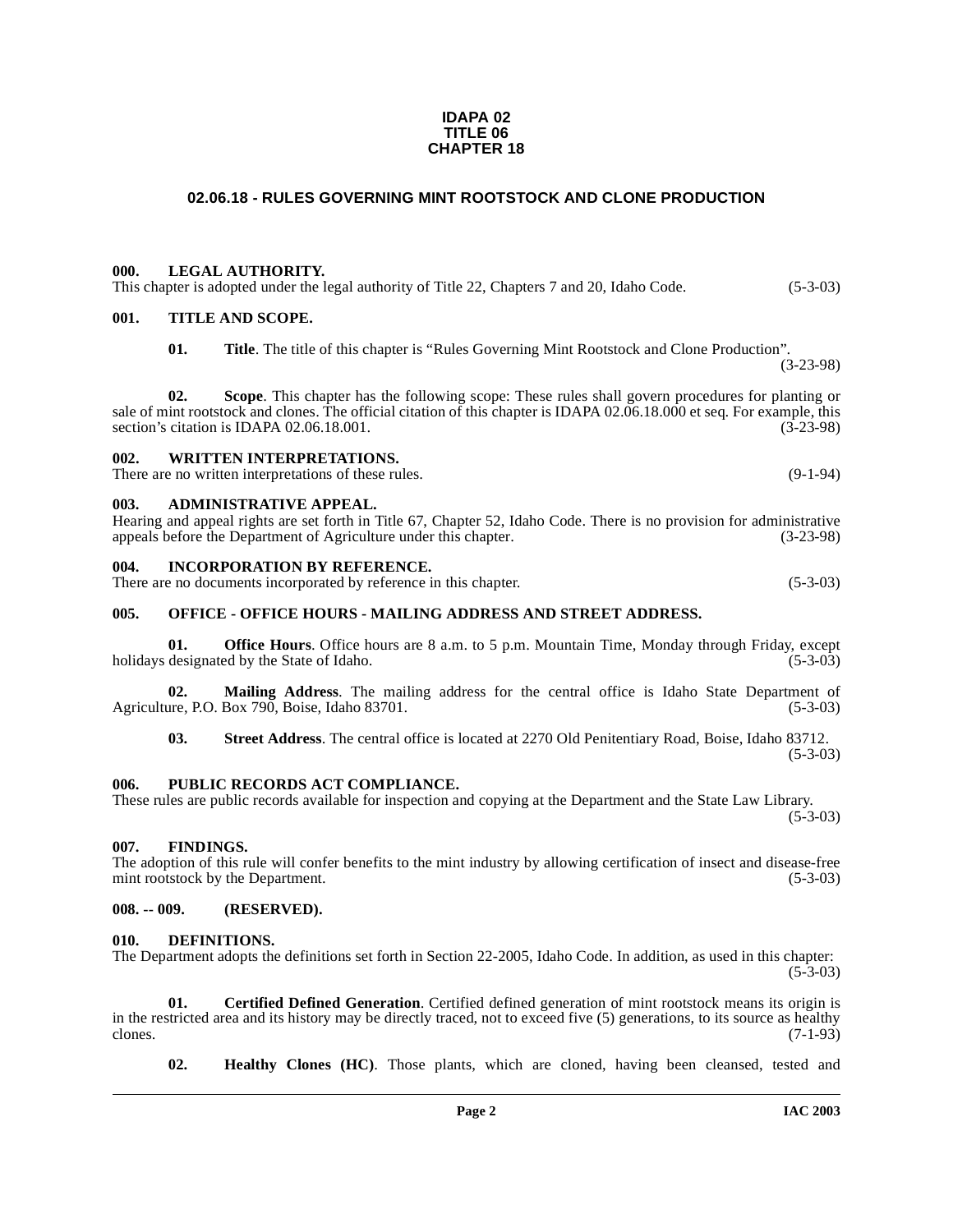maintained in an approved greenhouse and under the supervision of the state of origin's agricultural regulatory authority. The origin of all clones shall be listed on all clone transfer permits. (5-3-03) authority. The origin of all clones shall be listed on all clone transfer permits.

<span id="page-2-14"></span><span id="page-2-2"></span>**03.** Nuclear Planting Stock (NPS). Those rootstocks originating from healthy clones. (9-1-94)

**04. Certified Defined Generation 1 (CDG-1)**. Those rootstocks one (1) generation removed from planting stock, and fulfilling the requirements as herein provided. (9-1-94) nuclear planting stock, and fulfilling the requirements as herein provided.

**05.** Certified Defined Generation 2 (CDG-2). Those rootstocks one (1) generation removed from CDG-1 planting stock and fulfilling the requirements as herein provided. (9-1-94)

<span id="page-2-3"></span>**06. Certified Defined Generation 3 (CDG-3)**. Those rootstocks one (1) generation removed from planting stock and fulfilling the requirements as herein provided. (9-1-94) CDG-2 planting stock and fulfilling the requirements as herein provided.

<span id="page-2-4"></span>**07. Certified Defined Generation 4 (CDG-4)**. Those rootstocks one (1) generation removed from planting stock and fulfilling the requirements as herein provided. (9-1-94) CDG-3 planting stock and fulfilling the requirements as herein provided.

<span id="page-2-12"></span>**08. In-State Defined Generation**. In-state defined generation of mint rootstock means the roots have been grown in the commercial production area and their history may be directly traced, not to exceed five (5) generations, to their source as healthy clones. (3-23-98)

<span id="page-2-7"></span>**09.** In-State Defined Generation 1 (SDG-1). Those rootstocks one (1) generation removed from planting stock, and fulfilling the requirements as herein provided. (9-1-94) nuclear planting stock, and fulfilling the requirements as herein provided.

<span id="page-2-8"></span>**10. In-State Defined Generation 2 (SDG-2)**. Those rootstocks one (1) generation removed from SDG-1 or CDG-1 planting stock and fulfilling the requirements as herein provided. (9-1-94)

<span id="page-2-9"></span>**11.** In-State Defined Generation 3 (SDG-3). Those rootstocks one (1) generation removed from r CDG-2 planting stock and fulfilling the requirements as herein provided. (9-1-94) SDG-2 or CDG-2 planting stock and fulfilling the requirements as herein provided.

<span id="page-2-10"></span>**12.** In-State Defined Generation 4 (SDG-4). Those rootstocks one (1) generation removed from r CDG-3 planting stock and fulfilling the requirements as herein provided. (9-1-94) SDG-3 or CDG-3 planting stock and fulfilling the requirements as herein provided.

<span id="page-2-6"></span>**13.** Field. A parcel of land submitted to the department for inspection of the mint being grown thereon, and physically separated by a minimum of five (5) feet of bare ground, or irrigation ditch, or road, or other physically discernible barrier separating it from an adjacent parcel of land planted with mint. (3-23-98)

#### <span id="page-2-0"></span>**011. (RESERVED).**

### <span id="page-2-15"></span><span id="page-2-1"></span>**012. REGULATED PESTS.**

**01. Diseases**. Verticillium wilt (Verticillium dahliae Kleb) a persistent soil-borne fungal disease of mint and any virulently pathogenic, persistent disease known to be detrimental to the production of mint rootstock in the restricted area and the commercial production area. (5-3-03)

#### <span id="page-2-11"></span><span id="page-2-5"></span>**02. Insects**. (3-3-93)

**a.** Restricted area as defined in Subsection 100.02: Mint stem borer (Pseudobaris nigrina), insect pests of mint rootstocks and any persistent insect pest known to be detrimental to the production of mint rootstocks and without effective control options. (5-3-03) without effective control options.

**b.** Commercial production area as defined in Subsection 100.01: Mint stem borer (Pseudobaris nigrina), insect pest of mint rootstocks and any persistent insect pest known to be detrimental to the production of mint rootstocks and without effective control options. (3-23-98)

#### <span id="page-2-13"></span>**03. Noxious Weeds**. (3-23-98)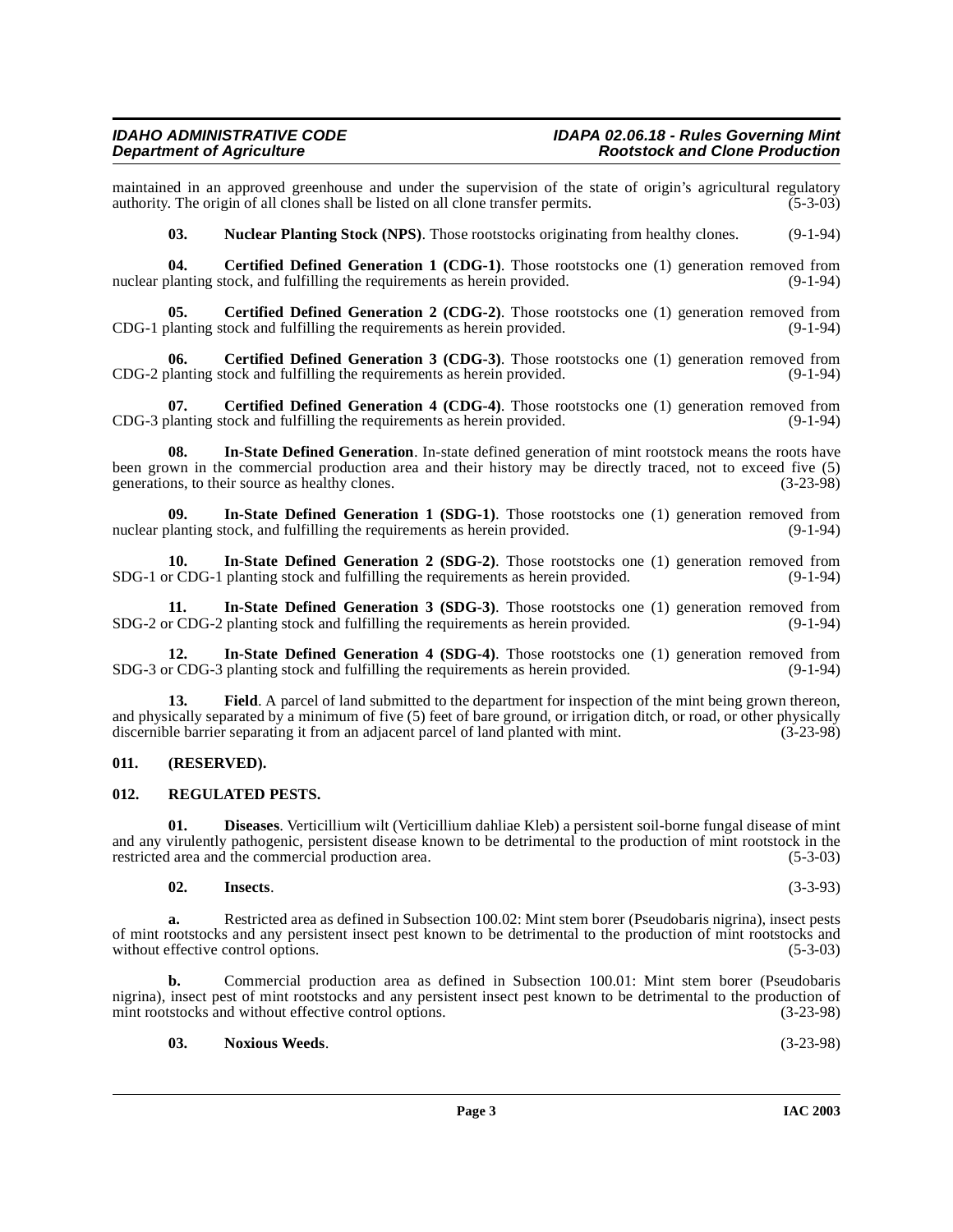#### **IDAHO ADMINISTRATIVE CODE IDAPA 02.06.18 - Rules Governing Mint Rootstock and Clone Production**

**a.** In both the commercial production area and restricted area as defined in Subsections 100.01 and 100.02: those weeds declared noxious by authority of Title 22, Chapter 24, Idaho Code (Noxious Weed Law) and  $Rules.$  (5-3-03)

**b.** Growers shall be notified by the Department of existing noxious weed problems. If noxious weeds have not been effectively controlled as determined by the Department, prior to the second inspection, the field will be rejected for certification by the Department. rejected for certification by the Department.

### <span id="page-3-0"></span>**013. -- 049. (RESERVED).**

### <span id="page-3-1"></span>**050. REGULATED PRODUCTS.**

<span id="page-3-11"></span><span id="page-3-10"></span><span id="page-3-9"></span>**01. Mentha**. Rootstocks of all species of the genus Mentha. (7-1-93)

**02. Mentha Production Equipment**. Machinery, tools, and equipment used in the production of Mentha species.  $(7-1-93)$ 

### <span id="page-3-2"></span>**051. -- 099. (RESERVED).**

### <span id="page-3-8"></span><span id="page-3-3"></span>**100. CONTROL AREAS.**

To facilitate inspection and control, the land mass of the state of Idaho is divided into two (2) areas, currently defined as:  $(1-21-92)$ 

#### <span id="page-3-6"></span>**01. Commercial Production Area. Ada, Canyon, Elmore, Gem, Gooding, Payette, Owyhee, and Washington Counties**. (3-23-98)

<span id="page-3-14"></span>**02.** Restricted Area. That land mass of the state of Idaho not included in the commercial production (3-23-98)  $\frac{1}{3}$  area. (3-23-98)

**a.** Certified defined generation mint shall not be grown when the specific location is within five (5) uncertified mint unless there are adequate physical and cultural barriers. (3-23-98) miles of uncertified mint unless there are adequate physical and cultural barriers.

# <span id="page-3-4"></span>**101. -- 149. (RESERVED).**

# <span id="page-3-5"></span>**150. REQUIREMENTS FOR MINT ROOTSTOCK TO BE PLANTED IN IDAHO.**

#### <span id="page-3-13"></span><span id="page-3-12"></span>**01. Restricted Area As Defined In Subsection 100.02**. (9-1-94)

**a.** Healthy clones shall be accompanied by a phytosanitary certificate issued by a regulatory agency of origin with zero (0) tolerance for regulated disease(s), insect(s) and noxious weed(s); or (3-23-98) the state of origin with zero (0) tolerance for regulated disease(s), insect(s) and noxious weed(s); or

**b.** Certified rootstock from the restricted area shall be accompanied by a certified defined generation transfer permit with the parent rootstock number and with zero (0) tolerance for stem borer, or insect(s) without effective control options (i.e. stem borer), regulated disease(s) and noxious weed(s). (3-23-98)

<span id="page-3-7"></span>**02. Commercial Production Area**. As defined in Subsection 100.01, has no restrictions except for those wishing to participate in the inspection program. Those wishing to participate shall adhere to the following rules: (3-23-98)

Healthy clones shall be accompanied by a phytosanitary certificate, issued by a regulatory agent of with zero (0) tolerance for regulated disease(s), insect(s) and noxious weeds; or  $(3-23-98)$ the state of origin with zero (0) tolerance for regulated disease(s), insect(s) and noxious weeds; or

**b.** Certified rootstock from the restricted area shall be accompanied by a certified defined generation transfer permit with the parent rootstock number, level of mint root borer infestation and zero (0) tolerance for stem borer, or, insect(s) without effective control options (i.e., stem borer) regulated disease(s) and weed(s); or (3-23-98)

**c.** In-state defined generation rootstock from the commercial production area shall be accompanied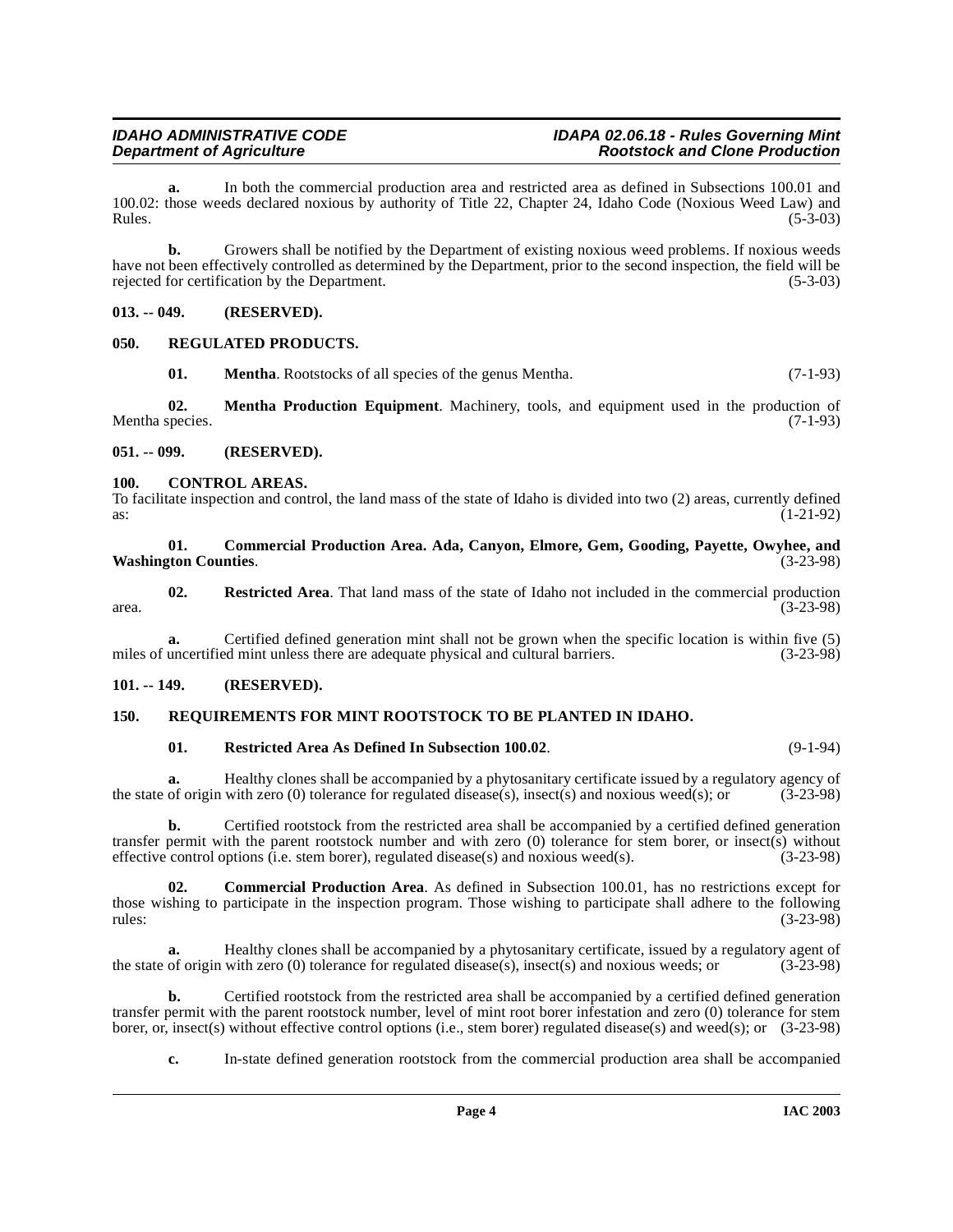by a transfer permit with the parent rootstock number, level of mint root borer infestation and zero (0) tolerance for stem borer, regulated disease(s) and weed(s). (3-23-98) stem borer, regulated disease $(s)$  and weed $(s)$ .

### <span id="page-4-0"></span>**151. -- 199. (RESERVED).**

### <span id="page-4-3"></span><span id="page-4-1"></span>**200. INSPECTION PROCEDURES.**

**01. Inspection Requests**. All requests for inspection shall be made prior to May 1 of each year on ovided by the Department. (3-23-98) forms provided by the Department.

<span id="page-4-4"></span><span id="page-4-2"></span>**a.** Incomplete applications for inspection will not be accepted. (3-9-93)

**b.** No application for field inspection will be accepted after June 1 of each year except in the case of healthy clones. (3-23-98)

**02. First Field Inspection**. Mint fields submitted for inspection shall be inspected during active growth in early June through mid-July by the Idaho Department of Agriculture inspector. The inspection protocol is as<br>
(3-23-98) follows: (3-23-98)

**a.** Inspectors shall walk the entire field at thirty (30) row intervals. Inspector shall walk fields with less than thirty (30) rows at fifteen (15) row intervals. (3-9-93)

**b.** The inspector shall wear rubber boots which are sanitized between each field. A ten percent (10%) of sodium hypochlorite shall be used to sanitize boots. (3-9-93) solution of sodium hypochlorite shall be used to sanitize boots.

<span id="page-4-7"></span>**c.** The site of any sample taken for a Verticillium wilt determination shall be marked. (3-23-98)

**03.** Second Field Inspection. Mint fields submitted for inspection shall be sampled in early to mid er for the presence of the mint root borer. The sampling protocol is as follows:  $(3-23-98)$ September for the presence of the mint root borer. The sampling protocol is as follows:

| а. | Three $(3)$ samples per five $(5)$ acres will be collected. | $(3-23-98)$ |
|----|-------------------------------------------------------------|-------------|
|----|-------------------------------------------------------------|-------------|

**b.** Sampling sites shall include areas of plant stress. (3-9-93)

**c.** In each sampling site one (1) square foot samples of mint roots and two (2) to three (3) inches of the selected. (3-9-93) soil shall be selected.

**d.** The mint roots and the soil in each sample shall be examined for evidence of regulated pests.

(3-9-93)

**e.** The site of any sample taken will be appropriately marked. (3-23-98)

**f.** Fields found with Verticillium wilt during the second inspection will result in the entire field being disapproved by the Department and permanently ineligible for certification purposes, by the Department. (3-23-98)

**g.** Fields with stem borer or other insects without control options (i.e., stem borer), will be disapproved by the Department for certification but, if proven clean at a later date, could again be considered for certification. (3-23-98)

<span id="page-4-6"></span>**04.** Notification Of Infestation. The Idaho Department of Agriculture shall notify the grower tely upon the completion of any test results for regulated pest(s). (3-23-98) immediately upon the completion of any test results for regulated pest $(s)$ .

#### <span id="page-4-5"></span>**05. Issuance Of Certified Defined Generation And In-State Defined Generation Transfer Permits**. (9-1-94)

**a.** Restricted area as defined in Subsection 100.02: a certified defined generation transfer permit with trootstock number will be issued for rootstock that meets the following requirements: (9-1-94) the parent rootstock number will be issued for rootstock that meets the following requirements: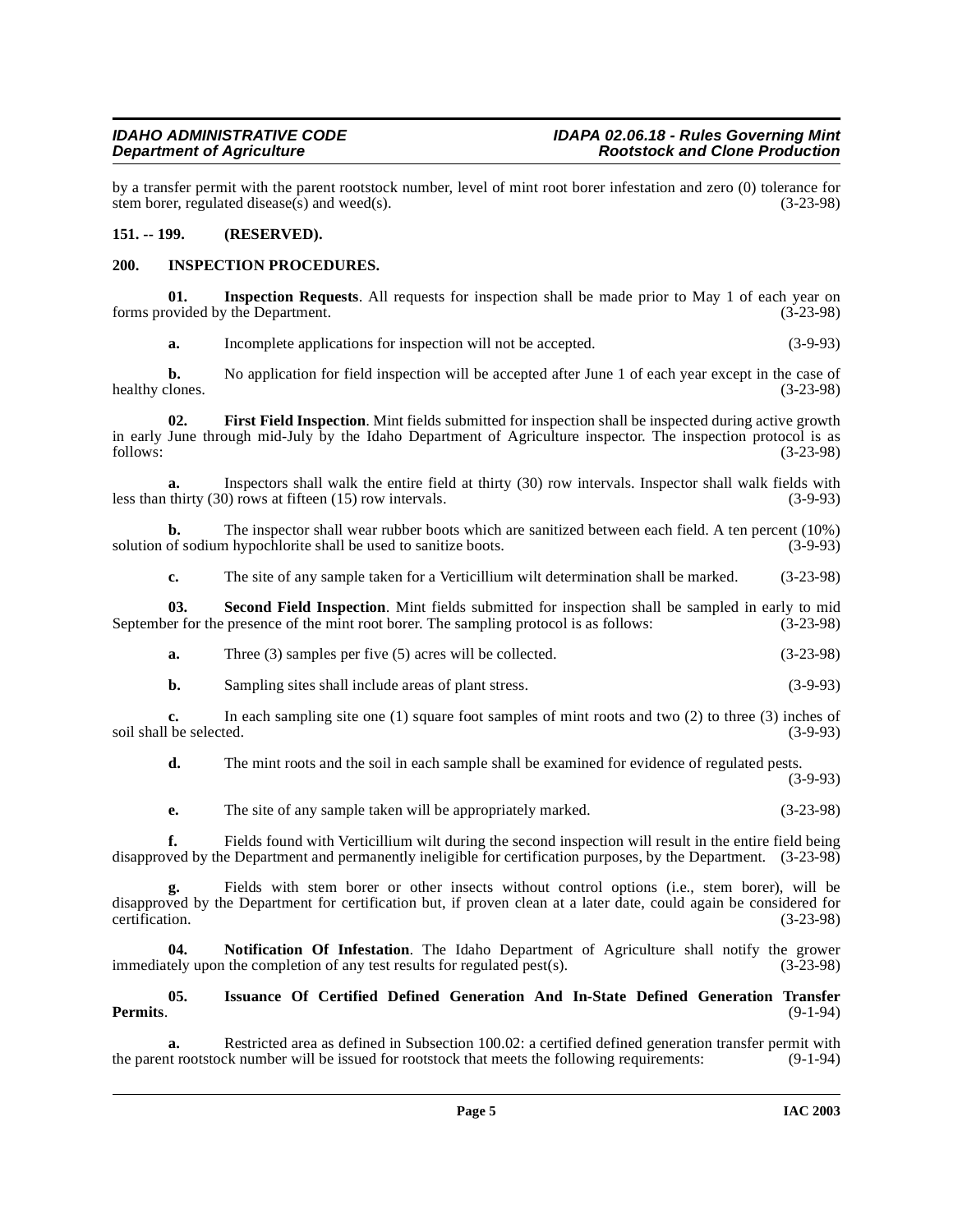|                  | Roots shall be grown in restricted areas.                                                                                                  | $(3-23-98)$ |
|------------------|--------------------------------------------------------------------------------------------------------------------------------------------|-------------|
| ii.              | Field submitted and inspected per Subsections 200.01 through 200.04.                                                                       | $(3-23-98)$ |
| $\cdots$<br>111. | Zero $(0)$ tolerance for regulated disease(s), insect(s) without effective control options (i.e., stem<br>borer), and noxious weed $(s)$ . | $(3-23-98)$ |

iv. Levels of mint root borer infestation will be listed in the transfer permit. (3-23-98)

**b.** Commercial production area as defined in Subsection 100.01: an in-state defined generation transfer permit with the parent rootstock number and level of mint root borer infestation issued for rootstock that meets the following requirements:<br>(3-23-98) meets the following requirements:

i. Field submitted and inspected per Subsections 200.01 through 200.04. (3-23-98)

ii. Zero (0) tolerance for regulated disease(s), insect(s) without effective control options (i.e., stem nd noxious weed(s). (3-23-98) borer), and noxious weed(s).

iii. Levels of mint root borer infestation will be listed in the transfer permit. (3-23-98)

### <span id="page-5-0"></span>**06. Exemptions - Issuance Of In-State Transfer Numbers**. (9-1-94)

**a.** Restricted area as defined in Subsection 100.02: rootstock found to be infested with noxious weed(s), shall not be eligible for a certified defined generation transfer permit for the current year. The Department of Agriculture will issue an in-state transfer number to allow the grower to plant rootstock within their farm for the purpose of controlling the infestation. The field must be submitted for inspection per Subsections 200.01 through 200.04. If the rootstock is found to be free of the noxious weed(s), the rootstock will be eligible for a certified defined generation transfer permit with parent rootstock number. The eligible rootstock will be assigned a certified defined generation transfer permit with parent rootstock number corresponding to the next generation had it not been denied certification the previous year. Rootstock denied certification two consecutive years shall not be eligible for future certification. (3-23-98)

**b.** Commercial production area as defined in Subsection 100.01: rootstock found to be infested with a noxious weed(s) or insect(s) shall not be eligible for an in-state defined generation transfer permit for the current year. The Department of Agriculture will issue an in-state transfer number to allow the grower to plant the rootstock within their farm for the purpose of controlling the infestation. The field must be submitted for inspection per Subsections 200.01 through 200.04. If the rootstock is found to be free from the noxious weed(s) the rootstock will be eligible for an in-state defined generation transfer permit with parent rootstock number. The eligible rootstock will be assigned an in-state defined generation transfer permit corresponding to the next generation had it not been denied certification the previous year. Rootstock denied certification two consecutive years shall not be eligible for future certification.

(3-23-98)

<span id="page-5-1"></span>**07.** Laboratory Tests. In the event visual examination reveals evidence of a regulated pest, laboratory tests, if necessary to determine the causal organism, will be conducted by the Idaho Department of Agriculture laboratory on official samples in addition to the field inspection. In the case of a disagreement between the state Department of Agriculture and the interested party concerning the identity of the regulated pest in question, the state Department of Agriculture will submit an official sample to any lab of the University of Idaho, for a final determination. (3-23-98) determination.

# <span id="page-5-2"></span>**08. Transfer Permits And Resale**. (3-9-93)

**a.** It shall be the responsibility of each grower producing mint rootstock originating within the state to ansfer permits from the Department prior to moving planting stocks for resale. (3-9-93) obtain transfer permits from the Department prior to moving planting stocks for resale.

**b.** Each time a transfer permit is issued, the Idaho Department of Agriculture will send a copy and/or on to the office of the Idaho Mint Commission. (3-23-98) notification to the office of the Idaho Mint Commission.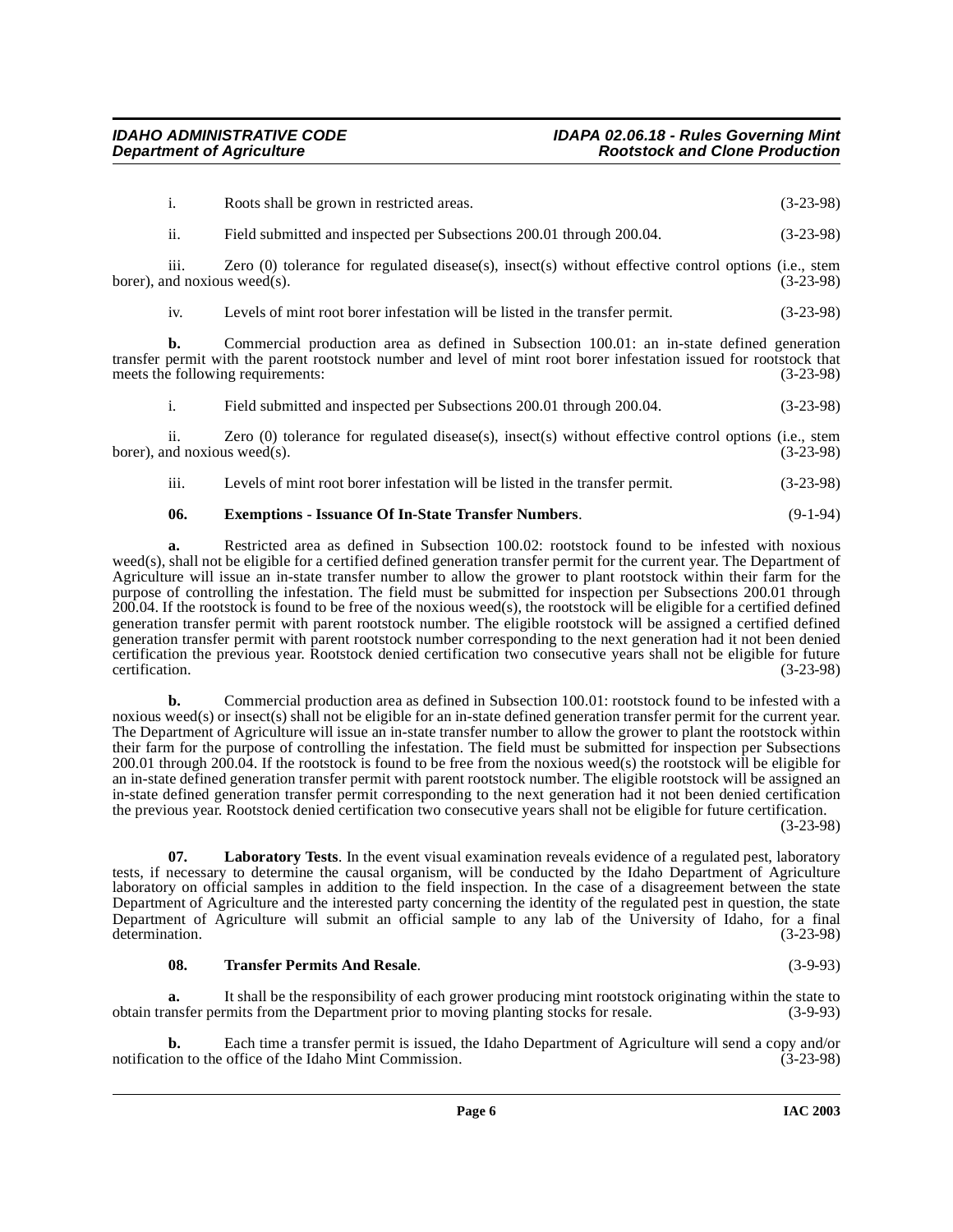#### <span id="page-6-17"></span><span id="page-6-0"></span>**201. MOVEMENT OF FARM EQUIPMENT.**

Farm equipment, including but not limited to tillage equipment, planters and digging equipment moving from the infested area into the restricted area shall be clean and free of soil to the satisfaction of the Director or his designated agent. (9-1-94)

#### <span id="page-6-1"></span>**202. -- 209. (RESERVED).**

### <span id="page-6-16"></span><span id="page-6-2"></span>**210. GREENHOUSES.**

Greenhouses shall be screened and tightly constructed to preclude the entry of any regulated insect or noxious weed as defined in Subsections 012.02 and 012.03 above. Planting media shall be sterilized prior to planting, and shall not be re-used for planting of any mint destined to be entered in the mint certification process as outlined in this rule. Greenhouses shall be disinfected annually with a ten percent (10%) sodium hypochlorite solution. Greenhouses shall be licensed as such under Chapter 23, Title 22, Idaho Code, Idaho Nursery Law. (5-3-03)

### <span id="page-6-3"></span>**211. -- 249. (RESERVED).**

### <span id="page-6-19"></span><span id="page-6-4"></span>**250. POSTING OF FIELDS.**

**01. Posting**. All mint fields within the restricted area shall be posted to prevent entry of unauthorized  $(3-9-93)$ personnel. (3-9-93)

<span id="page-6-11"></span>**02. Approval By Department**. Signs and method of placement shall be of a type and manner approved epartment with the advice of the Idaho Mint Commission. (3-9-93) by the Department with the advice of the Idaho Mint Commission.

### <span id="page-6-5"></span>**251. -- 299. (RESERVED).**

# <span id="page-6-12"></span><span id="page-6-6"></span>**300. AUTHORITY TO ENTER, INSPECT, AND CONTROL REQUIREMENTS.**

**01. Agent Authorization**. The Idaho Director of Agriculture or his designated agents are authorized to enter and inspect any and all mint plantings in the restricted area and any and all mint plantings that have been submitted for inspection. (3-23-98)

**02. Submission For Inspection**. Additionally, all mint planted in the restricted area shall be submitted aho Department of Agriculture for annual inspection. (3-23-98) to the Idaho Department of Agriculture for annual inspection.

# <span id="page-6-7"></span>**301. -- 349. (RESERVED).**

# <span id="page-6-18"></span><span id="page-6-8"></span>**350. PENALTY.**

**01. Penalty**. Any person violating the provisions of these rules shall be subject to the penalty is of Title 22. Chapters 7 and 20. Idaho Code. (5-3-03) provisions of Title 22, Chapters 7 and 20, Idaho Code.

<span id="page-6-13"></span>**02. Destruction Of Rootstock**. Restricted area as defined in Subsection 100.02: any field of mint rootstock determined to be infected with a regulated pest including those without control options shall be destroyed to eliminate the regulated pest by or at the expense of the grower or landlord. Except if the county, or any portion thereof, as determined by the Department, in which a field of mint rootstock determined to be infected with the regulated disease(s) or infested with insects without control options is to be made part of the commercial production area, then destruction of the field shall not be required. The method of destruction shall include but not be limited to uprooting to expose and desiccate the rootstocks. All destruction shall have been completed by November 1st of each  $year.$  (5-3-03)

#### <span id="page-6-9"></span>**351. -- 399. (RESERVED).**

### <span id="page-6-10"></span>**400. EXEMPTIONS.**

<span id="page-6-15"></span><span id="page-6-14"></span>**01. Government Agencies**. These rules do not apply to any governmental agency growing mint in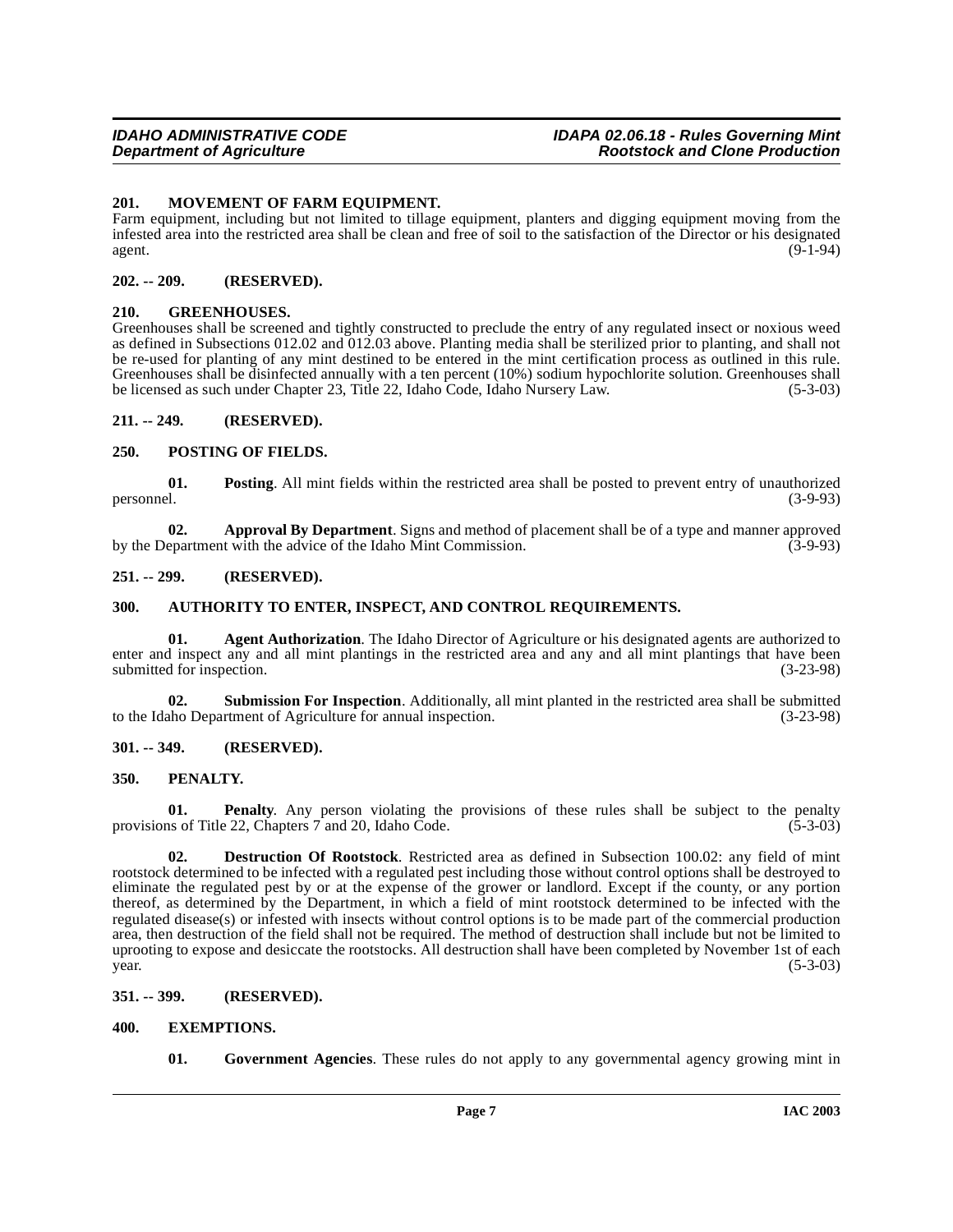experimental plots approved by the Director of the Idaho Department of Agriculture and under the supervision of qualified plant scientists.

<span id="page-7-5"></span>**02. Private, Non-Commercial Home Use**. These rules do not apply to species of the genus Mentha intended for private, non-commercial home use. However, species of the genus Mentha intended for private, noncommercial home use entering Idaho shall be accompanied by a phytosanitary certificate issued by the state of origin's department of agriculture certifying them free of pests and diseases listed under Section 010. (3-9-93) origin's department of agriculture certifying them free of pests and diseases listed under Section 010.

### <span id="page-7-0"></span>**401. -- 449. (RESERVED).**

### <span id="page-7-3"></span><span id="page-7-1"></span>**450. FEES AND CHARGES.**

Under provisions of Title 22, Chapter 7, Idaho Code, the fees and charges for inspections, certificates, and permits under these rules shall be as follows: (7-1-93) under these rules shall be as follows:

<span id="page-7-6"></span>**01. Transfer Certificates**. For in-state sale or movement of rootstock: ten dollars (\$10) per certificate. (7-1-93)

<span id="page-7-4"></span>

| 02. | <b>Field Inspections.</b> | $(7-1-93)$ |
|-----|---------------------------|------------|

**a.** Application for field inspection: three dollars (\$3) per field. (7-1-93)

**b.** Field inspection, collection of samples and examination of samples shall be assessed at a rate of ars (\$5) per acre per inspection. (7-1-93) five dollars  $(\$5)$  per acre per inspection.

**c.** Travel costs and lodging shall be charged according to established state rates and policy. (7-1-93)

**d.** Every effort shall be made to schedule field inspections to insure the most efficient use of travel time. Charges for travel time will be charged on a prorated basis when more than one (1) farm is inspected during a trip. (7-1-93) trip. (7-1-93)

#### <span id="page-7-2"></span>**451. -- 999. (RESERVED).**